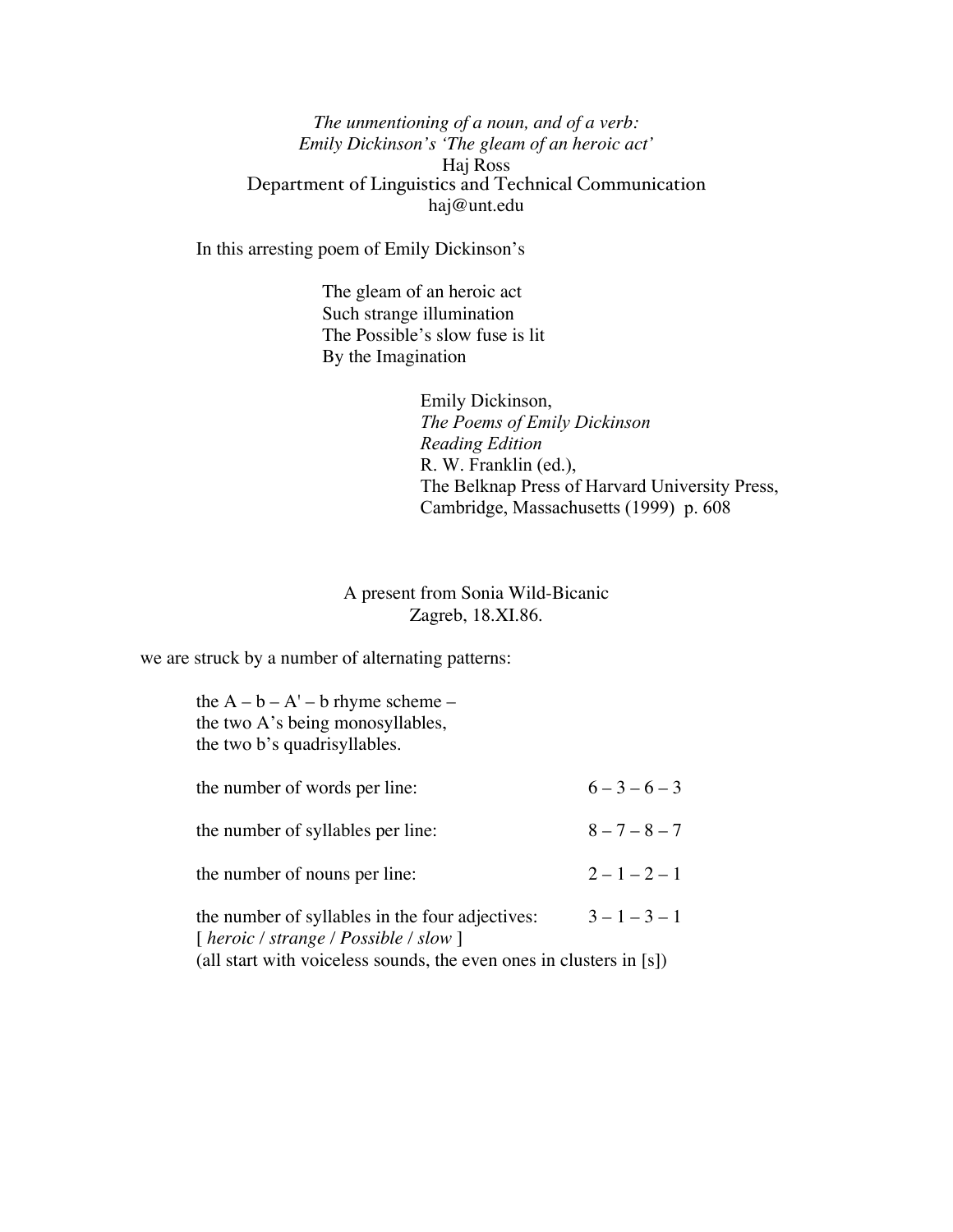Each line has three metrically strong positions in which there are unreduced vowels (i. e., vowels that are other than  $[9]$ ):

| Line $1$ : | gliym                | $(\lceil \mathsf{an} \rceil)$ | row   | ækt |
|------------|----------------------|-------------------------------|-------|-----|
| Line $2$ : | streynd <sub>3</sub> | luw                           | ney   |     |
| Line $3:$  | pas                  | ([bəlz])                      | fyuwz | Шt  |
| Line 4:    | ðiy                  | mædz                          | ney   |     |

In each line, the first and last unreduced vowels share something that the middle (underlined) vowel has the opposite value of. In lines 1 and 2, the ends are front vowels, and the middle is a back vowel; and in lines 3 and 4, the middle vowel differs in tenseness from the two vowels on the ends.

What can **alternation** mean in Poetese, the universal language of verbal art? What happens to our eyes, ears, minds, when we perceive a sequence like

 $\ldots$  ababababaha  $\ldots$ ?

Automatically, we segment: the Alternation Principle is

*what repeats is an element*

We can do nothing but hear this  $\dots$  abababababa  $\dots$  sequence into

 $\ldots$  ab ab ab ab  $\ldots$ 

And lo! the "two" elements which looked so different before, they have swung into relationship, they have become instead parts of each other. They are beginning and end of something: *they have begun to fuse*.

But in our poem, with so many things fusing, via the Alternation Principle, we ask: what is Emily Dickinson wanting us to see her alternatings pointing to? Here, I can only speculate; my guess is that she wants us to connect ideation and manifestation – Possibility and Realization – the Invisible and the Visible.

As a way of **enacting** this connection, instead of merely writing **about** it, she gives us not only six visible/audible nouns [*gleam – act – illumination – Possible – fuse – Imagination*], but also an implied one. She uses metonymy: she gives us *fuse*, and we know – there is something attached to this slow-burning fuse: a **bomb**. The Possible, infinitely combustible, explosive, limitlessly powerful – with this invisible stuff, we can make all things, under three conditions: we must know where the fuse is, we must have patience, constancy, grit, for the fuse is a slow one. And thirdly, we must have Fire – the creative spark, the essence of active mind: the Imagination. There is, to be sure,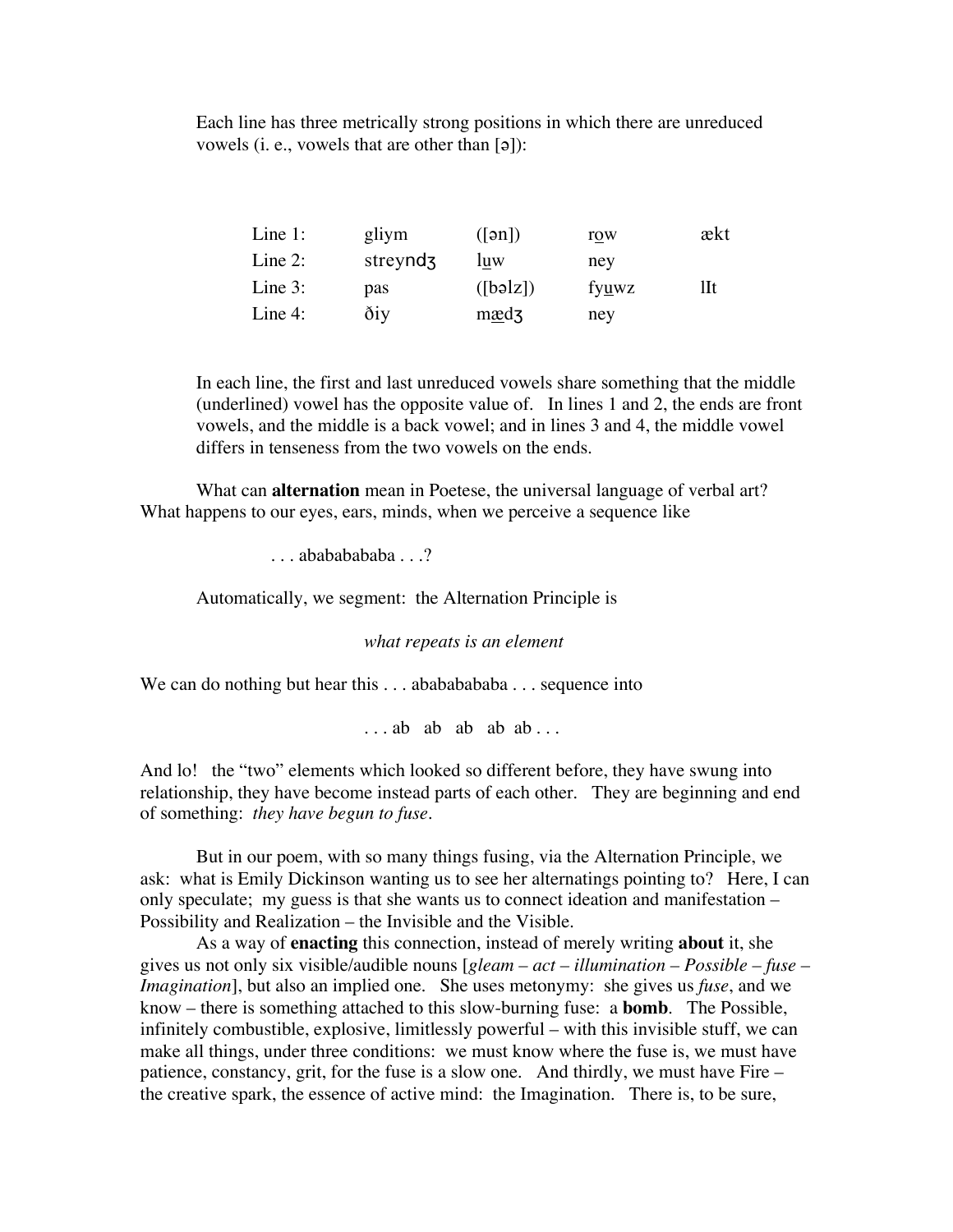another noun, less invisible, but trapped in an adjective: the Hero. It is the dauntless act of the hero that gleams in the dark, as do the hero's very eyes.

But language is not all noun, all thing. Noun must meet verb to make a finite clause. There are four words in the poem in which a verb is trapped within a noun:  $[[\text{gleam}]_{V}]_{N}$ ,  $[[\text{act}]_{V}]_{N}$ ,  $[[\text{illumin}]_{V}$ at $[\text{vin}]_{N}$ ,  $[[\text{Imagin}]_{V}$ ation $]_{N}$  – first two monosyllabic verbs, then two polysyllabic ones (again an alternation). Only the last nominalized verb is capitalized, thus rhyming orthographically with the initial capital of the bomb. We do not encounter a true, tensed verb until the *is* of the third line – the verb of existence, in this line in construction with *lit*, the passive participle of the conceptually central act – the lighting of the fuse.

This blazing action is in apposition to the nominalized action which ends the first line: *an heroic act*, a stifled, polysyllabic transformation of an underlying clause: *a hero acts.* The human agent in the poem, a hero, is wrapped in an adjective that modifies the nominalized verb *act*, making a noun phrase (*an heroic act*), which is encased in a prepositional phrase (*of an heroic act*), the noun phrase being the logical subject of the trapped verb *gleam*, the hinted at clause being *an heroic act gleams.*

But the connection between *act* and *light*, already weighted down in all these syntactic trappings, has yet one more ramification – the appositional connection between *the gleam* and the nominalized verb of the second line: *illumination.* We can attempt to spell out the connection between the first two verbs of light by a clunky sentence like this:

The heroic act's gleam illuminates so strangely . . .

a clause which leaves unexpressed what it is that is illuminated.

And thus we come to the third line with this question unanswered. We infer, from the mention of *fuse,* the existence of a bomb, and when we hear the passivized verb *is lit*, we infer that *the slow fuse* is the logical object of the deep verb *light*, but we do not yet know its agent, the Lighter, which has sets in motion the chain of linked verbs: *light – illumine – gleam – act.*

But before we arrive at the solution to this whodunit, let us look at the phonetics of the whole poem.

> do gliym ov on hirowik ækt s∧t∫ streyndz Iluwminey∫ən do pasibolz slow fyuwz iz lit bay ðiy Imædzineyson

There are many ways in which the third line calls attention to itself – probably the most strident of all is the nominalizing (and capitalizing) of the adjective *possible,* and the possessivizing of it with the suffix *'s;* but also the fact that this line has more lexical items than any other (four: *possible, slow, fuse, lit*) with three in succession, and the unmentioning of the bomb also adding to the line's salience. Astonishingly, however, the poet has managed, by the selection of the predominant phonetic segments, to unmention also a verb.